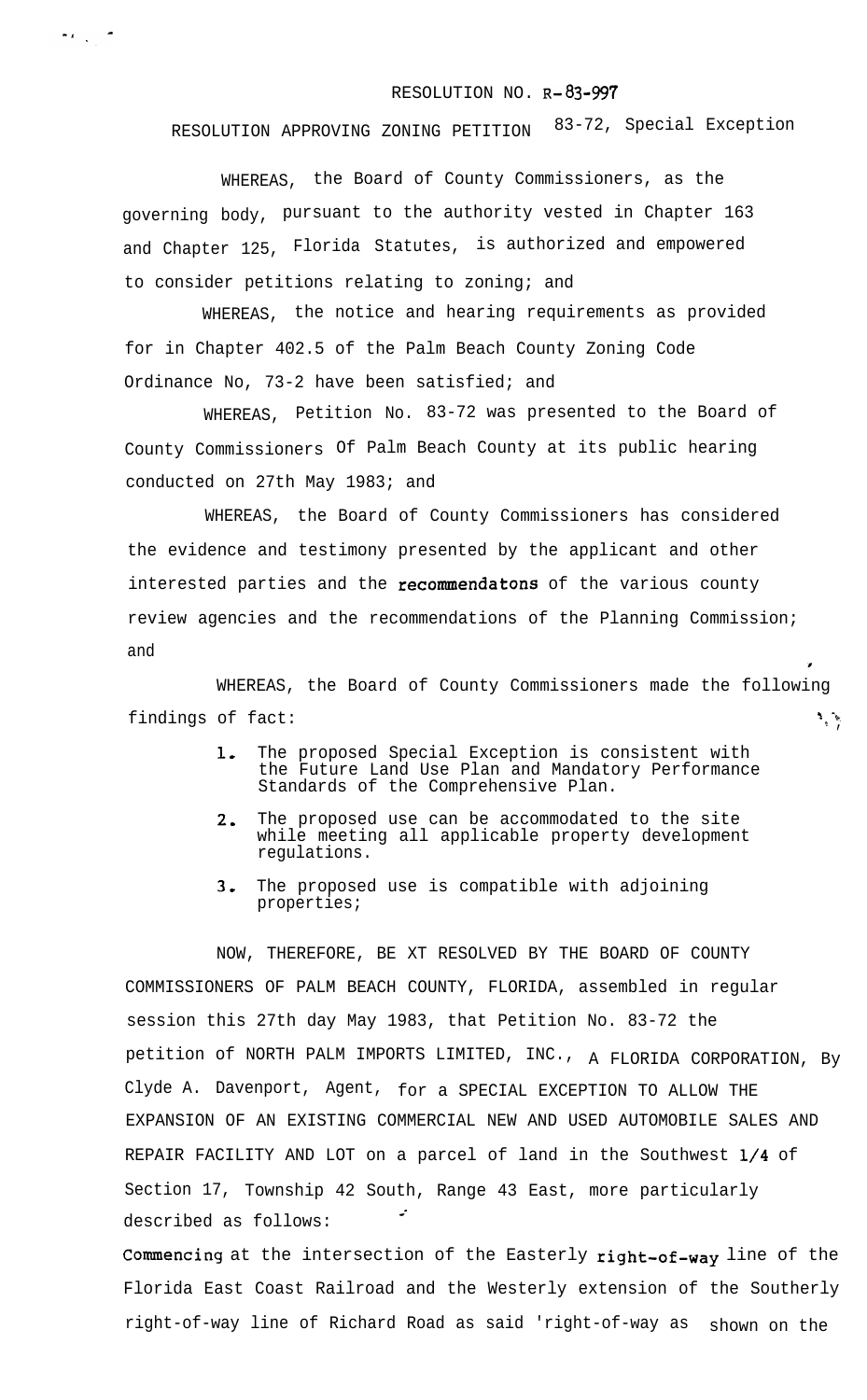plat of Kelsey Acres recorded in Plat Book 22, Page 16, thence Southerly along the Easterly right-of-way line of the F.E.C. Railroad a distance of 530.00 feet to the Point of Beginning and the Northwest corner of the herein described parcel of land; thence continue Southerly along the Easterly right-of-way line of the F.E.C. Railroad a distance of 465.00 feet; thence Easterly making an angle with the preceding course measured from North to East of 88'57'31" a distance of 215.09 feet, more or less to the East line of the Northeast 1/4 Of the Southwest  $1/4$  of the Southwest  $1/4$  of said Section 17; thence Northerly along said East line a distance of 198.74 feet to an intersection with the Westerly right-of-way line of State Road Alternate A-l-A, said right-of-way line also being the arc of a curve concave to the Southwest and having a radius of 5689.58 feet; thence continue Northerly along the arc of said curve and said Westerly right-of-way line through an angle of  $03^{\circ}02'29''$  a distance of 302.02 feet; thence Westerly a distance of 271.47 feet, more or less, to the Point of Beginning, Less and excepting therefrom the following described land: That part of the southwest 1/4 of Section 17, Township 42 South, Range 43 East, lying Easterly of the Florida East Coast Railway and Westerly **Of** the Westerly existing right-of-way line for State Road Alternate A-l-A, said part being more particularly described as follows: Commence at the Southeast corner of the Southwest l/4 of said Section 17; thence North 88º 04'55" West along the South line of said Section 17 a distance of 733.66 feet to a point on the Baseline of Survey for State Road Alternate A-1-A; thence North  $20^{\circ}$  25'19" West along said Baseline a distance of 1184.25 feet; thence South  $69^{\circ}34'41''$  West a distance of  $55.0$  feet to a point being the beginning of a curve concave Southwesterly having a tangent bearing of North 20025'19" West through said Point Northwesterly along said curve having a radius of 619.45 feet through an angle of  $02^{\circ}10'17''$ , an arc of 234.79 feet to the Point of Beginning; thence continue along said curve through an angle of  $03^{\circ}$ 07'45", an arc distance of 338.36 feet; thence North 64°29'31" East a distance of 14.44 feet ot a point on a curve concave Southwesterly having a tangent bearing South  $26°91'91"$  East through said point; thence Southeasterly along said curve having a radius of 5689.58 feet through an angle of  $03^{\circ}04'45"$  an arc distance of 305.77 feet; thence south  $01^{\circ}58'30''$  West a distance of 36.65 feet to Point of Beginning.